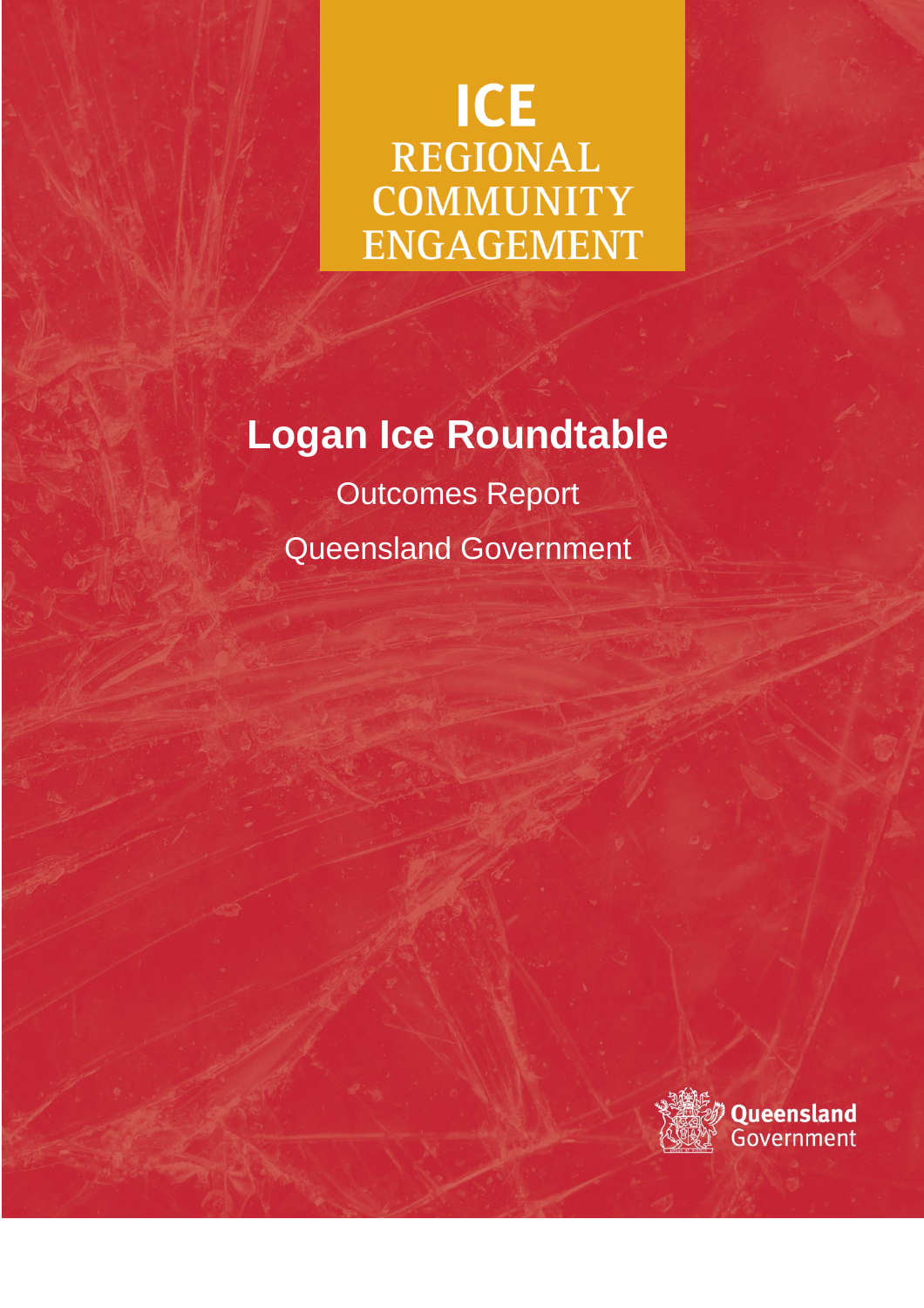# **Introduction**

On 6 October 2017, the Honourable Shannon Fentiman MP, Minister for Communities, Women and Youth, Minister for Child Safety and Minister for the Prevention of Domestic and Family Violence hosted the Logan Ice Roundtable.

The roundtable brought together key stakeholders to discuss the impact and issues caused by Ice and strategies to treat and reduce substance misuse for the Logan region.

The Logan Ice Roundtable was part of a series of regional consultations across the State to facilitate feedback on *[Action on ice](https://www.premiers.qld.gov.au/assets/action-on-ice.pdf)* – the Government's draft plan to tackle Ice use in Queensland.

The Logan Ice Roundtable followed the Ice Regional Community Engagement Summit, hosted by the Premier in Rockhampton on 27 April 2017 which brought together more than 150 delegates from across regional Queensland to seek their views on the impacts of Ice in regional, rural and remote areas of Queensland.

Other regional roundtables have also been hosted in Townsville and Moreton Bay focusing on the specific regional issues surrounding Ice.

As a result of these community consultations, the Government announced an immediate response to address the urgent needs of families and communities across the State. As part of the 2017–18 Queensland Budget, an additional \$18 million has been allocated for measures to increase awareness, support families and better equip our frontline service providers to respond to Ice use and harms in Queensland.

This is in addition to the Government's investment of \$43 million over five years under *Connecting Care to Recovery 2016-2021* to increase specialist alcohol and other drug services and \$6 million to establish new and enhance existing Drug and Alcohol Brief Intervention Teams and additional specialist alcohol and other drug treatment clinicians and prevention officers across six Hospital and Health Services.

The *Action on Ice* draft plan informs Queenslanders about Ice and its impacts on the individual, families, frontline service providers and the community. It places Ice within the broader context of responding to alcohol and other drugs (AOD) and focuses on:

- reducing supply, primarily through law enforcement activity
- reducing demand, through prevention, early intervention and treatment, and
- minimising harm, specialised programs, services and initiatives.

The Logan Ice Roundtable, along with other community consultations are part of a broad community engagement process to understand specific community needs in Queensland, before finalising the draft plan.

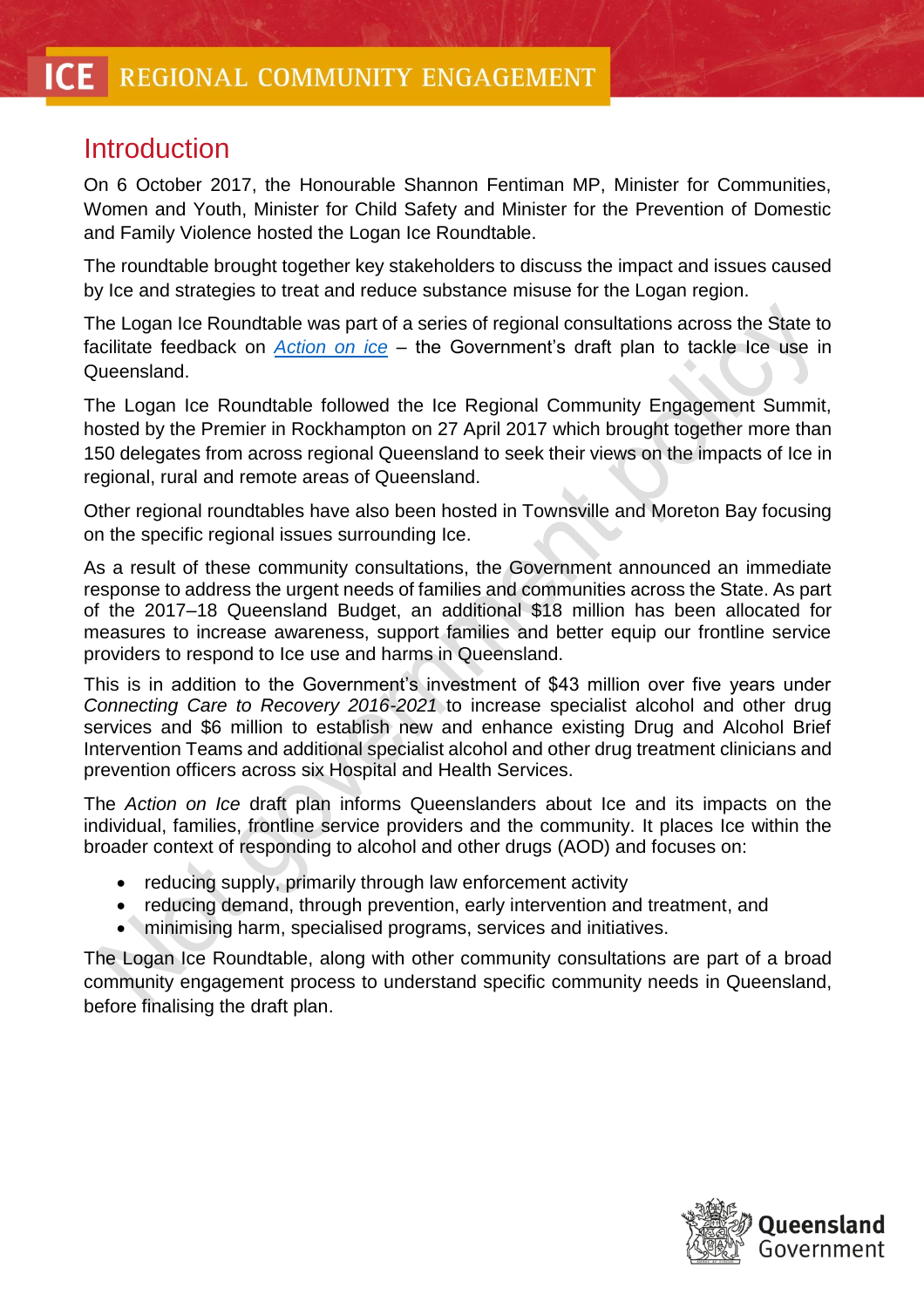#### **ICE** REGIONAL COMMUNITY ENGAGEMENT

## Roundtable overview

The Honourable Shannon Fentiman MP, Minister for Communities, Women and Youth, Minister for Child Safety and Minister for the Prevention of Domestic and Family Violence, welcomed participants to the Logan Ice Roundtable. The Minister explained that the Roundtable was an opportunity for government and community stakeholders to work together to develop local solutions to reduce the impacts of Ice use in the region. Minister Fentiman reiterated that the Government and community need to collaborate and work together in order to make a real difference in preventing and minimising the impact Ice has on families and communities.

Following the opening address, the Honourable Cameron Dick MP, Minister for Health and Minister for Ambulance Services outlined the significant investment made across the health portfolio to address the use and harms of Ice on communities in Queensland. Minister Dick also acknowledged that responses to Ice need to be across all systems – including health, criminal justice, child protection and within and through community-led action.

At the roundtable, Minister Fentiman and Minister Dick announced a new service to support high risk young people in care living with a mental illness and also struggling with substance misuse, including Ice. The investment of \$6.3 million over three years will accommodate six young people at a time, providing intensive support for their mental health and drug withdrawal and rehabilitation needs. The service will help the most vulnerable young people in out-of-home care to have the same opportunities and health outcomes as every other young person. The residential service will be operational by early 2018.

There were approximately 60 people from the Logan community who attended the Roundtable. Delegates included health representatives, community organisations, policy officers, government and frontline emergency service workers who interact with people who experience harms associated with Ice and other substance misuse. Stakeholders worked together to identify potential solutions to respond to issues associated with Ice in the Logan region.

#### Guest speakers

Mr Cameron Francis, Principal Consultant at Dovetail, Queensland Health provided information about Ice and its impacts including:

- as the level of purity in methamphetamine increases (such as in ice) the adverse impact on people who use can be exacerbated, including the risk of experiencing psychosis
- because Ice is often smoked, it can be easier to initiate use, and Ice use is also highly reinforcing
- the impact of stigma and discrimination on individuals and families can create a barrier for seeking help and assistance

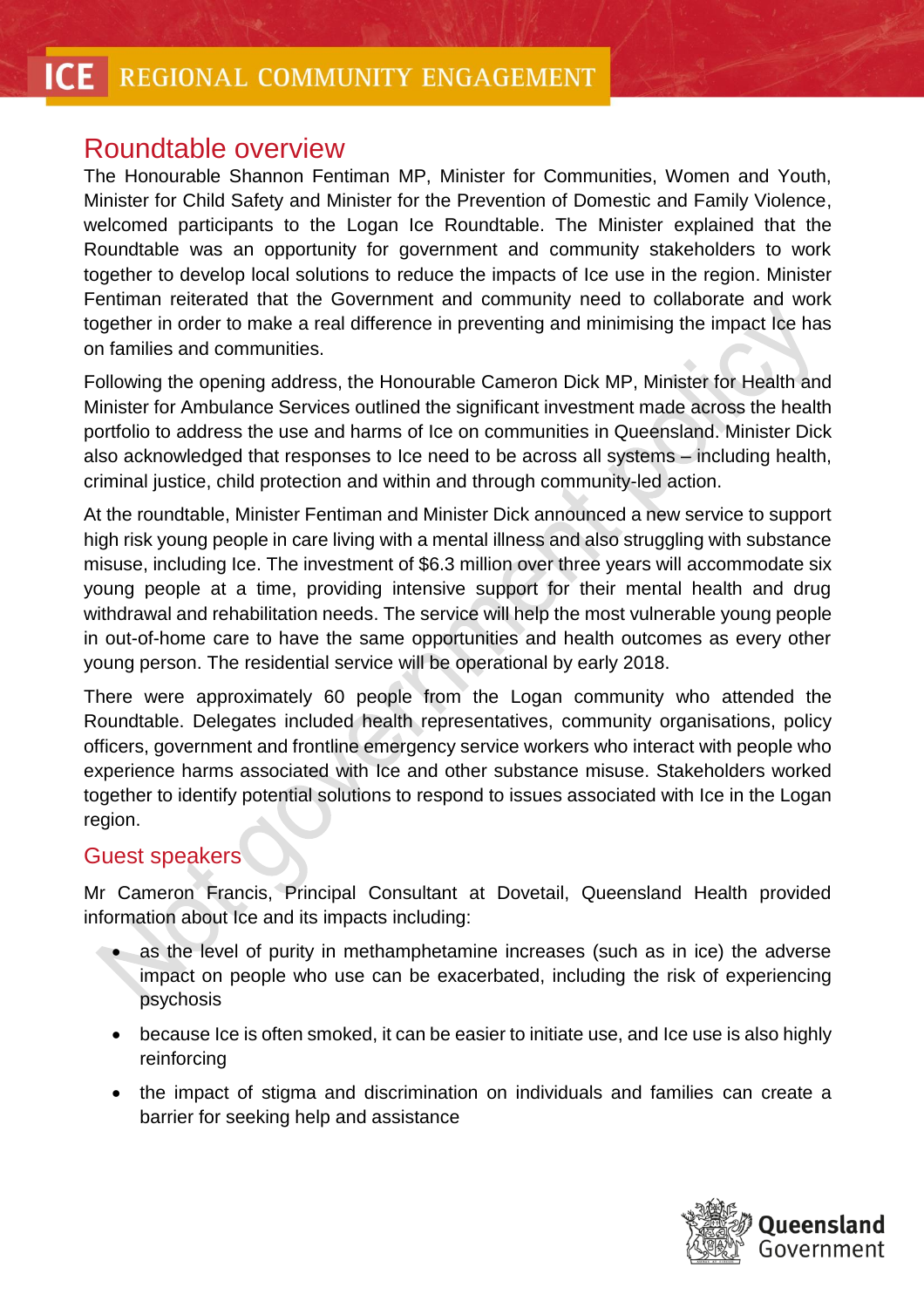- traditional treatment approaches are effective; however, treatment service models need to be flexible to meet the specific needs of people who use Ice, such as longer periods of withdrawal and recovery
- there are currently no pharmacotherapies that are widely available for methamphetamine use.

Mr David Mooney, Clinical Director, Lives Lived Well provided an overview of the establishment of a Family Recovery Program in the Logan-Beenleigh area, expected to be running in November 2017. This will serve as a temporary alternative for parents/carers with an AOD problem, prior to construction of permanent residential units at Lives Lived Well's existing Logan House rehabilitation site. Mr Mooney explained:

- there is a community need to provide specialist intervention that overcomes parental responsibility barriers impacting treatment attendance
- the approach is a temporary community-based free treatment for families where parents/carers have identified alcohol and drug concerns, including ice
- the model includes a continuous program repeated every six weeks which includes intensive day treatment at the Recovery Units and support in the home environment by staff specialised in AOD counselling and child care
- the program provides immediate AOD intervention for parents/carers who don't match existing community and residential AOD treatment models.

#### Pre-roundtable engagement

Prior to the Roundtable, participants were asked a series of questions to help guide the conversation on the day. In particular, participants were asked to identify what they perceived were the issues related to service delivery for children, young people and families within the Logan region. Participants identified the following issues:

- drug and alcohol use
- family violence, conflict and relationship breakdown, supervision, capacity for support, intergenerational trauma
	- disengagement from education, community, culture
- homelessness
- housing instability
- crime
- unemployment
- mental health
- service fatique.

Further, participants also recognised a number of strengths, resources and assets of the Logan community including:

- strong provider networks, fostered through initiatives i.e Logan Together
- strong linkages between government agencies and non-government providers
- well established AOD sector
- dedicated, committed and passionate number of agencies across the sector to support young people and families.

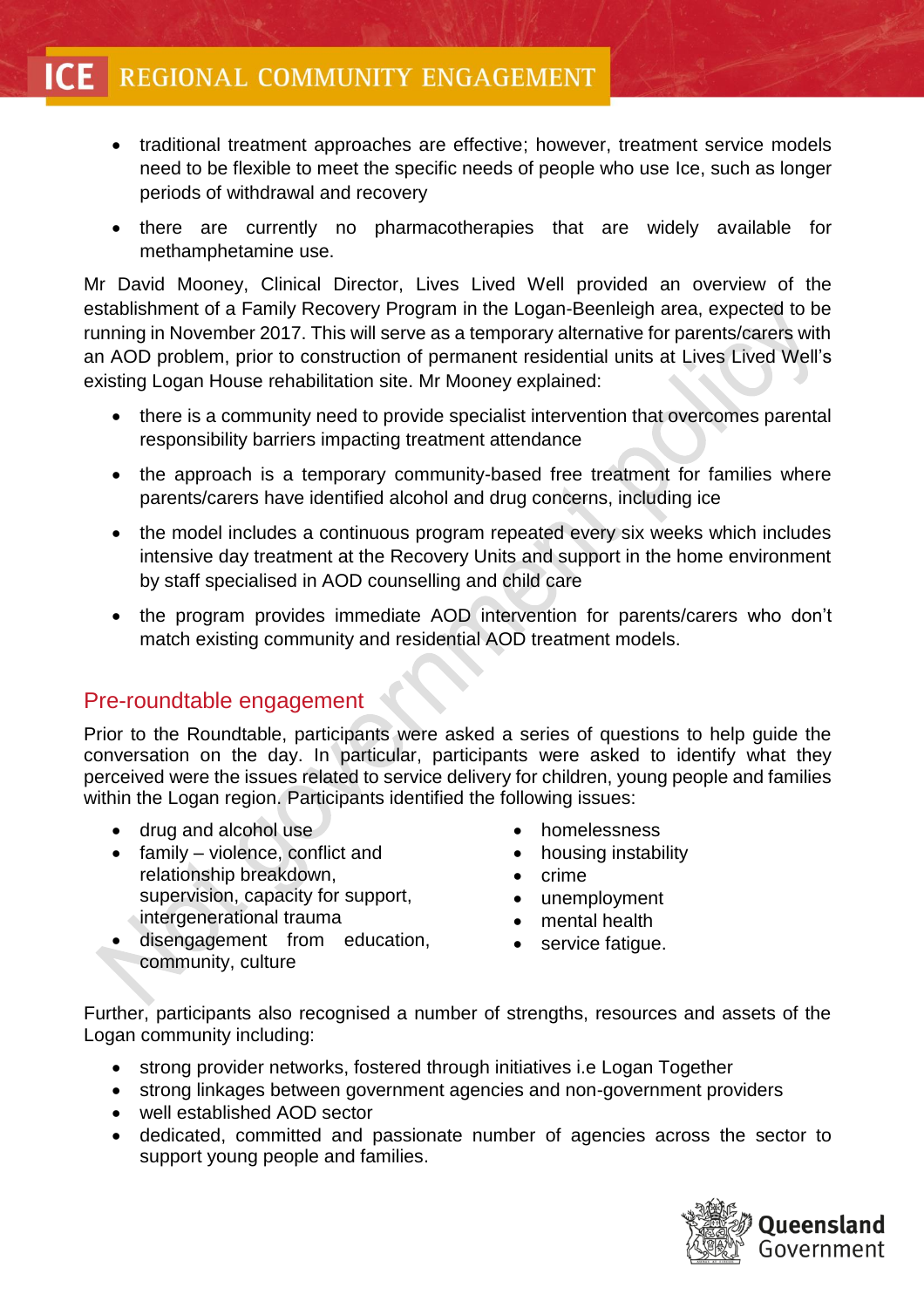The identification of perceived issues and the strengths, resources and assets were outlined to participants on the day and helped to inform the development of solutions across the themed discussions.

### Themed discussions

Participants were separated into five themed discussion areas as outlined below –

- Health system responses facilitated by Queensland Health
- Aboriginal and Torres Strait Islander communities facilitated by the Department of Aboriginal and Torres Strait Islander Partnerships
- Supporting families and communities facilitated by the Queensland Network of Alcohol and other Drug Agencies
- Criminal justice system responses facilitated by the Queensland Police Service
- Child protection facilitated by the Department of Communities, Child Safety and Disability Services.

From these discussions, the key issues that were identified across each of the groups included:

- limited knowledge of where to seek help and access to appropriate services
- appropriateness of services e.g cultural appropriateness
- disengagement of young people from education, community and culture
- impact of stigma associated with Ice use.

#### Identified solutions

A number of solutions were identified by each of the themed groups to address the issues raised at the Roundtable. Of the solutions identified, groups prioritised their solutions into the top three as outlined below.

The top solutions from the **Health system responses** discussion were:

- increased investment in alcohol and drug treatment across the spectrum pre-treatment through to post-treatment
- coordination and integration of care that addresses the needs of individuals and families in an holistic way with all stakeholders
- evidence-based early intervention/prevention programs in the community, including schools.

The **Aboriginal and Torres Strait Islander communities** session combined solutions to form an overarching priority:

- the creation of an Aboriginal and Torres Strait Islander community connection hub to
	- gain access to government services and referral pathways
	- facilitate family activities
	- act as a safe space for Aboriginal and Torres Strait Islander peoples
	- empower and connect young people to their culture and family to create belonging
	- build cultural capability.

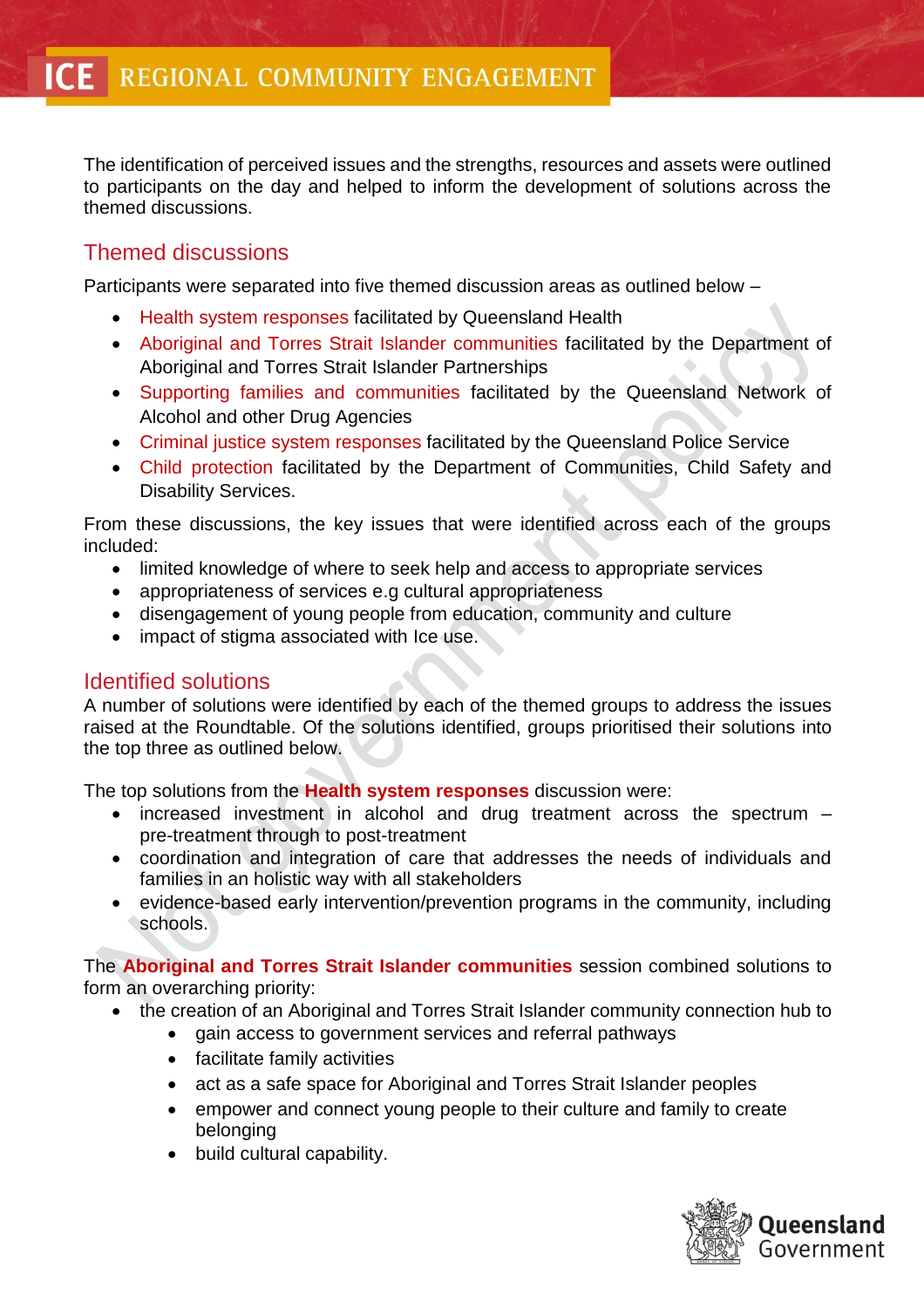#### REGIONAL COMMUNITY ENGAGEMENT **ICE**

A graphic representation of the solution developed by the Aboriginal and Torres Strait Islander communities session can be viewed at **Appendix 1**.

The top solutions from the **Supporting families and communities** discussion were:

- build opportunities for families to be empowered to develop their own strategies for self-protection and support e.g family-led focussed support groups.
- mobilise existing interagency networks to provide education to services to know what specialist help is available and what their workforce can do.

The top solutions from **Criminal Justice** responses were:

- expand cautioning, diversion and referral options for users
- ensure our diversion programs are holistic and user focused acknowledge the impact on families and provide support options.
- redirect street-level police resources to detecting suppliers of Ice.

The top solutions from **Child protection** responses were:

- co-locating families based on leveraging strengths and connections in order:
	- o to reduce isolation, increase protective factors, move from negative environments (eg drugs), increase resources within the community, leverage success, identify leadership, provide adequate supports and create safety networks.
- increase in-home support to families, including practical support when neglect is identified
- clear emotional regulation programs, critical thinking change the education of teachers at the tertiary level.

### Report back

Following the report back to the plenary on the solutions identified, participants were able to vote on the top priorities identified by all groups. The solutions that received the most support across all of the groups were:

- expansion of cautioning, diversion and referral options for Ice users
- creation of an Aboriginal and Torres Strait Islander community connection hub
- build opportunities for families to be empowered to develop their own strategies for self-protection and support e.g family-led focussed support groups.

The ideas identified at the consultation recognised the need for collaborative approaches and solutions to address the use and harms of Ice.

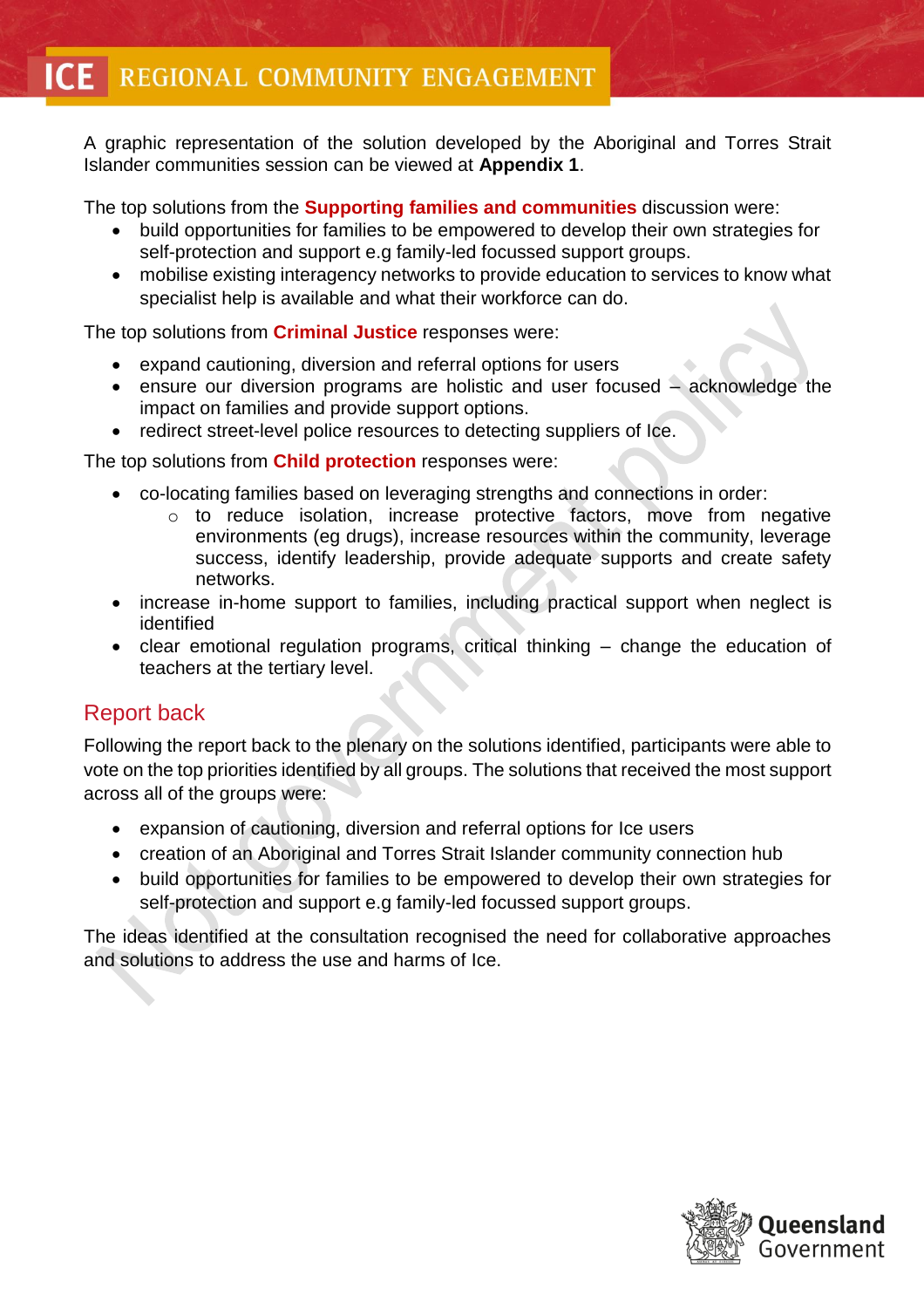# **Conclusion**

The Logan Ice Roundtable enabled the engagement of representatives from the community and across service sectors to further consider and understand the impact that Ice is having on the region. Participants were able to provide their views on how to better implement current initiatives in the Logan region, as well as identifying additional initiatives to ensure effective local responses. Together, participants identified a range of potentially workable, effective, community-led solutions that could assist the Logan community to respond to use and harms from Ice.

The Logan Ice Roundtable was part of a series of community consultations across Queensland. Before finalising *Action on Ice,* the Government has sought feedback from other communities across Queensland.

The feedback received has confirmed the view that there is no 'one size fits all' approach to addressing the impacts of Ice in Queensland. Stakeholders also confirmed that governments cannot address these issues on their own, and that responding effectively to Ice use and harms requires the integrated and combined efforts of many agencies across communities including service providers, community groups, workplaces, families and individuals.

### Let's keep the conversation going

In addition to participation at the roundtable, the community can stay up to date by following the Queensland Government on Facebook at [facebook.com/QueenslandGovernment](https://www.facebook.com/QueenslandGovernment) and for more information on what the Government is doing to address Ice, search 'Action on ice' on [medium.com.](https://medium.com/)

Government